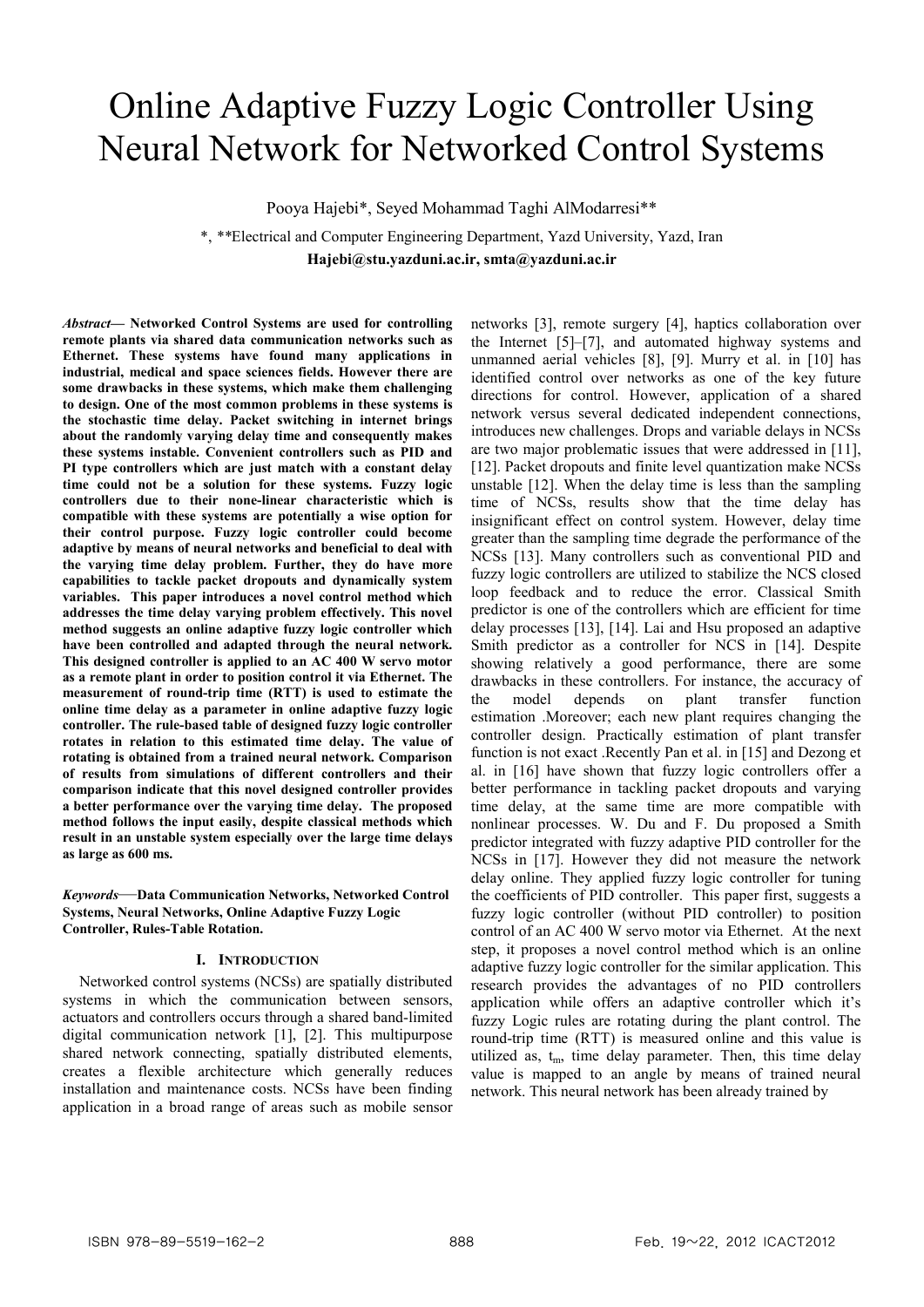

**Figure 1.** A SISO Networked Control System structure.

different time delays in adaptive fuzzy logic controller. Results verify the better performance of this novel design which its fuzzy logic controller rules-table rotates through a trained neural network. The fact is that in communication networks time delay could exceed 200ms (vs. 400ms, 600ms). However, results from [17] and [18] show that the response would be degraded in these systems for time delays over 200ms despite the application of designed offline controllers. This paper proposed method has shown an improved response especially in the case of time delays over 200ms. Even with time delay of 600ms, there is no degradation in step response.

This paper includes the following sections. In Section II, NCSs, stochastic time delay and packet dropouts are introduced. Section III ,first describes, designing a fuzzy logic controller in order to position control of an AC 400 W servo motor and next introduces a novel adaptive fuzzy logic controller with a rotating rules-table by means of trained neural network. Section IV contains the related simulations and equations. This paper ends with conclusion in section V.

#### **II. NETWORKED CONTROL SYSTEMS**

Due to quantum leaps in communication systems, in recent years, it has become more common to apply a shared communication channel such as Ethernet or CAN bus etc. for transmission of the control signal and the measured output. This method helps reducing the wiring costs as well as eliminates the necessity for maintaining dedicated communication channels for each control parameter [15]. However, this type of networked control system is not a perfect solution and own its various unsolved issues such as transmission delays and packet dropouts [12], [15] which can degrade control performance. The SISO (single input-single output) NCS structure in the closed loop model is shown in Figure 1.As illustrated in this figure,  $t_1$  and  $t_2$  indicates, timedelays induced in the network structure for the controller-toactuator direction and the sensor-to-controller direction, respectively. Basically, the induced network delay varies according to the network load, scheduling policies, number of nodes, and different protocols. Time-varying characteristic of these NCSs makes the design and modeling of them more complicated. The total time-delay can be categorized into three classes, based on the parts where they occur, namely, the server node, the network channel, and the client node [20], [21]. In addition, the round-trip time (RTT) measurement is



**Figure 2.** Fuzzy Logic Controller.

crucial as it provides of accurate delay measurements periodically [19]–[21]. RTT is defined as the total time delay in SISO NCSs. Obviously the longer distances increase, the delay time of a network since more nodes are involved and consequently results in a larger RTT. In a classical Smith predictor design, the value of  $t_m$  is constant and usually equals to average approximation of delay time between two nodes in the network. The value of RTT could be applied to fuzzy logic controller for compensating of variable delay. Normally in a fuzzy logic controller rules-base table is constant during the control process action. In this paper suggested method, RTT applied by neural network mapping, generates a rotating Rules-Table.

#### **III. FUZZY RULES-TABLE ROTATION**

As it has been already mentioned, an online adaptive fuzzy logic controller could be a solution for tackling the stochastic time delay problem in NCSs. However it controls with simple PID or PI controllers which shows limited potentials, especially in nonlinearity processes. Recently proved that fuzzy logic controller is the best option for controlling nonlinear processes while make the system more robust against the varying time delay [15] and [16]. In the following parts, first a fuzzy logic controller is designed then a classical Smith predictor would be integrated with this designed fuzzy logic controller based on our plant. Finally a novel rotating rules-table online adaptive fuzzy logic controller is described.

### *A. Designing Fuzzy Logic Controller*

To implement a NCS controller, first the output of plant is measured and then it would be compared with a reference signal. This comparison generates the error signal. The error signal and derivation of error signal are both inputs for the fuzzy logic controller. Here in this paper, the plant is an AC 400 W servo motor which its position as an output is measured with an encoder with gain  $10^4$  P/R. The coefficients of the equivalent PI controller for this plant are Kp=0.0001 and  $Ki = 0.00000001$ , [14]. The open loop position control is obtained from Equation (1).

$$
G_P(s) = \frac{10^4 (0.058s + 3.221)}{s(0.0001s^2 + 0.019s + 1}
$$
  
(1)  

$$
\dot{x} = \begin{bmatrix} -190 & -78.125 & 0 \\ 128 & 0 & 0 \\ \end{bmatrix} x + \begin{bmatrix} 2048 \\ 0 \\ \end{bmatrix} U
$$
 (2)

$$
\begin{bmatrix} 0 & 1 & 0 \end{bmatrix} \begin{bmatrix} 0 \end{bmatrix}
$$
  

$$
y = \begin{bmatrix} 0 & 22.13 & 1228.7 \end{bmatrix} x
$$
 (3)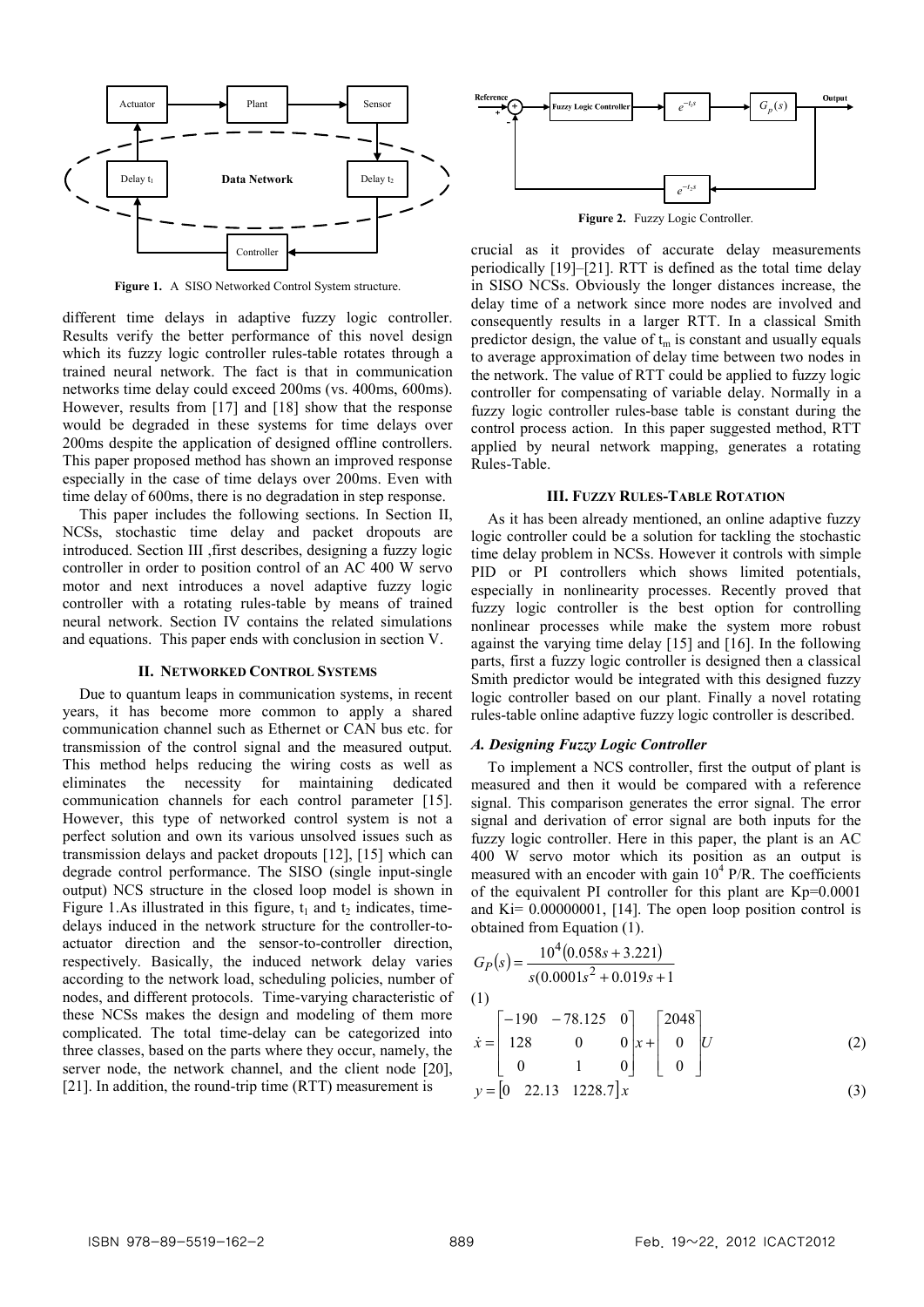

**Figure 3.** Membership functions for input and output.

Equations (2) and (3) represent the continuous-state space form of transfer function described in Equation (1). In Figure 3, seven triangular membership functions have been devoted to either, input (error and derivation of error) and output. In Figure 3, the fuzzy linguistic variables (NB, NM, NS, ZE, PS, PM, PB) represent (Negative Big, Negative Medium, Negative Small, Zero, Positive Small, Positive Medium and Positive Big) respectively. Here are provided some design specifications, applied in this fuzzy logic controller: 1) The inference, used in this design is Mamdani-type, 2) Fuzzy logic "and operator" was implemented by "min" method while the fuzzy logic implication is based on the "min" method as well, 3) The fuzzy logic output has been determined through the center of gravity method by means of defuzzification, 4) Fuzzy rules are opted based on Table 1 which contains 49 rules,5) Due to high gain of encoder the scaling factor value selected for fuzzy logic controller output is  $,10^{-4}$ .

### *B. Classical Smith Predictor with Fuzzy Logic Controller*

Classical Smith predictor is one of the controllers which are efficient for time delay process [13], [14]. Here a classical Smith predictor is designed for comparing the results. In this classical Smith predictor which is shown in Figure 4,  $G_C$  is the designed fuzzy logic controller described in section III. A. G<sub>P</sub> is the transfer function of the plant while  $\hat{G}_P$  is the estimation of plant transfer function. Usually  $t_m$  is the approximation of total time delay from controller to plant and plant to controller. If  $t_m$  is the appropriate estimation of overall time delay the performance of system will be reasonable.  $t_m$  is assumed 200 ms in the simulation.  $\hat{G}_P$ , is the estimation of  $G_P$  and practically



**Figure 4.** A control structure of Smith predictor.

**TABLE 1.** RULE BASES FOR ERROR, ERROR DERIVATION AND FLC OUTPUT (WITHOUT ROTATION).

| e<br>de   | NB | NM        | $_{\rm NS}$ | ZE        | <b>PS</b> | <b>PM</b> | <b>PB</b> |
|-----------|----|-----------|-------------|-----------|-----------|-----------|-----------|
| NB        | NB | NΒ        | NB          | NB        | NΜ        | <b>NS</b> | ZE        |
| <b>NM</b> | NB | NΒ        | NB          | <b>NM</b> | <b>NS</b> | ZE        | PS        |
| <b>NS</b> | NB | NΒ        | NΜ          | NS        | ZE        | PS        | PM        |
| ZE        | NB | NΜ        | NS          | ZE        | PS        | PM        | PB        |
| <b>PS</b> | NΜ | <b>NS</b> | ZE          | PS        | PM        | PB        | PB        |
| <b>PM</b> | NS | ZE        | PS          | PM        | PВ        | PB        | PB        |
| <b>PB</b> | ZE | PS        | PМ          | PB        | PB        | PB        | PB        |

difference between these two transfer functions results in instabilities and increases of the error of response. This is the main problem for classical Smith predictor and online adaptive Smith predictor. In this paper classical smith predictor with fuzzy logic controller was assumed ideal, thus the Gp and  $\hat{G}_P$  are equal in the simulations. The fuzzy rules are selected based on Table I.

# *C. Designing Rules-Table Rotation of Online Adaptive Fuzzy Logic Controller Using Neural Network*

RTT is estimated in network [13], [20] and then this measurement would be applied to online fuzzy logic controller. In this stage the designed fuzzy logic controller in part A would be integrated with an online neural network. The measurement of round-trip time (RTT) is applied for estimating of online time delay which in turn provides the value for rotation angle of fuzzy rules-table. As already mentioned, the controller in this paper has not included any PID or PI method. The nonlinear fuzzy logic controller does have the potential to control the complicated and nonlinear processes while is more robust against the dynamically system variables specially occurs at the beginning of the process.

Thus, this paper has suggested a control method which integrated fuzzy logic controller with a neural network. Figure 5, shows the structure of this proposed controller. Here in this Figure, the value of RTT is mapped to an angle by neural network. The structure of neural network has two-layer feedforward. First this neural network is trained by several set point time delays. It means the value of rotation for several time delays is obtained manually Then these values will be applied for training the neural network.

The value of angle for rotating rules-table in online adaptive fuzzy logic controller, changes periodically based on the RTT value. Fuzzy rules are opted based on Table 2, but other parameters (membership functions, fuzzy logic operators and fuzzy logic method) are similar to data in section III.A. Equation (4) shows the mapping relation of the error and variation of the error in new coordinate. Matrix A, in Equation (5) is the rotation transform matrix which rotates coordinates

$$
\begin{bmatrix} e_{new} \\ \dot{e}_{new} \end{bmatrix} = A \begin{bmatrix} e \\ \dot{e} \end{bmatrix}
$$
 (4)

$$
A = \begin{bmatrix} -\sin\phi & \cos\phi \\ \cos\phi & \sin\phi \end{bmatrix}
$$
 (5)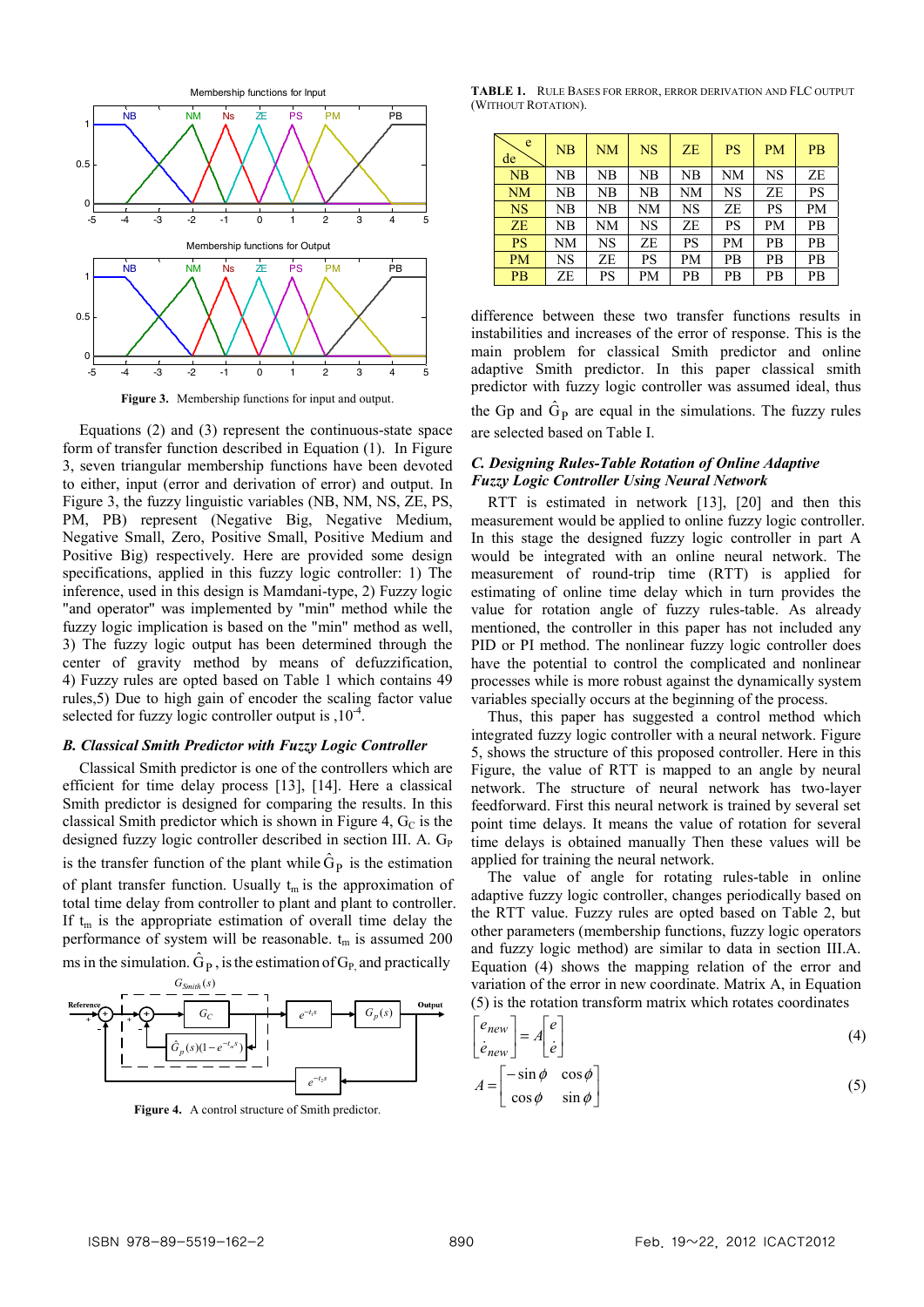**TABLE 2.** RULE BASES FOR ERROR, ERROR DERIVATION AND FLC OUTPUT (ROTATION TABLE).

| e<br>de   | NB        | NM | NS        | ZE | <b>PS</b> | <b>PM</b> | PB        |
|-----------|-----------|----|-----------|----|-----------|-----------|-----------|
| <b>PB</b> | ZE        | PS | PS        | PM | PM        | PВ        | PВ        |
| <b>PM</b> | NS        | ZE | PS        | PS | <b>PM</b> | <b>PM</b> | PB        |
| <b>PS</b> | NS        | NS | ZE        | PS | PS        | <b>PM</b> | PM        |
| ZE        | <b>NM</b> | NS | NS        | ZE | PS        | <b>PS</b> | <b>PM</b> |
| <b>NS</b> | NM        | NM | NS        | NS | ZE        | PS        | PS        |
| <b>NM</b> | NB        | NM | NM        | NS | <b>NS</b> | ZE        | <b>PS</b> |
| NB        | NB        | NB | <b>NM</b> | NM | NS        | <b>NS</b> | ZE        |

by the angle of φ radian. The rules-rotation structure of fuzzy logic controller and trend of rotation is shown in Figure (6).

#### **IV.SIMULATION RESULTS**

A closed loop NCS unit in this paper includes these sections: online adaptive fuzzy logic controller, neural network, plant, data communication network. In order to analyse the whole unit each section should be analysed separately. This paper has applied the state equations to plot the step response of this NCS. At this first stage, transform functions of plant and controller are converted to state equations. Since the data transmitted over the network is digital these equation states need to be discretized state space equation to be able to simulate the processes. Equation (6) shows the discrete statespace form of process. While A, B, C and D are the continuous state space matrices then their equal discrete state space matrices (Ad, Bd, Cd, Dd) would be obtained from (7),  $(8)$ ,  $(9)$ ,  $(10)$ . By substituting the Equations  $(2)$ ,  $(3)$  in to Equations (6-10), discrete state space form of plant is obtained and represented in Equations (11), (12).

$$
\begin{cases}\nx[k+1] = A_d x[k] + B_d u[k] \\
y[k] = C_d x[k] + D_d u[k]\n\end{cases}
$$
\n(6)

$$
A_d = e^{AT}
$$
  
\n
$$
B_d = \left(\int_0^T e^{AT} d\tau\right) B
$$
\n(3)

$$
C_d = C \tag{9}
$$

$$
D_d = D \tag{10}
$$

$$
x[k+1] = \begin{bmatrix} 0.0066 & -0.2973 & 0 \\ 0.4870 & 0.7295 & 0 \\ 0.0035 & 0.0089 & 1 \end{bmatrix} x[k] + \begin{bmatrix} 7.7924 \\ 7.0909 \\ 0.0277 \end{bmatrix} U[k] \tag{11}
$$

$$
y[k] = [0 \quad 22.13 \quad 1228.7] \, x[k] \tag{12}
$$

In these simulations a random delay time is provided to analysis the feedback of NCS. The total of command delay,  $t_1$ , and forward delay,  $t_2$ , generates the total time delay (RTT) which is shown in Figure 7. After training of neural network, the biases and weights values are obtained shown in Table III. Neural network functions for layer 1 and layer 2 are "tansig" and "pureline" respectively. The sampling time is assumed 0.01 second and the model of NCS is based on the model described in [22]. Here in this paper the simulations and comparisons of the step response are provided among three controllers type: 1) Online adaptive fuzzy logic Controller,



**Figure 5.** Structure of Online Adaptive Fuzzy Logic Controller Using Neural Network.

2) Classical Smith predictor with fuzzy controller and 3) Pure fuzzy logic controller. The results are illustrated in Figure 8. Results show that the online adaptive fuzzy logic controller offer a better performance compared to other two controllers. As can be seen the output signal of online adaptive fuzzy logic method does have small overshoot and fast response. Therefore this controller is recommended for networked control systems purposes. W. Du and F. Du have suggested a Smith predictor integrated with adaptive fuzzy-PID controller for the NCSs in [17]. However they did not measure the network delay online. They applied a fuzzy logic controller just for tuning the coefficients of PID controller, which means that their suggested controller is worked offline. They also have designed in [18] a RBF neural network control with Smith predictor for NCSs which is worked offline as well. In communication networks time delay could exceeds 200ms (vs. 400ms, 600ms). The results from [17], [18] show that response would degrade with time delays over 200ms. In [17], [18], it was assumed that the maximum of burst time delay is about 200ms while this time delay was applied discretely. Our proposed method has more improved response especially when the time delay is over 200ms even with the time delay of 600ms there is no degradation in step response. In the spite of applying this large value of time delay continuously, results in Figure 9 show that this does not have any more effects on the step response as well.

#### **V. CONCLUSIONS**

NCSs have found widely application in various fields recently. However there are some drawbacks in their structure such as varying time delay and packet dropouts, which makes the control design of these systems challenging. Conventional PID and fuzzy logic controller are mostly designed to address the instability problems in NCSs. Fuzzy logic controllers with the great potential in tackling the nonlinear processes and making NCSs more robust against the dynamically variable parameters could be a more reasonable option for NCSs. Moreover, a rotating Rules-Table fuzzy logic controller is a great solution for stochastic time delay.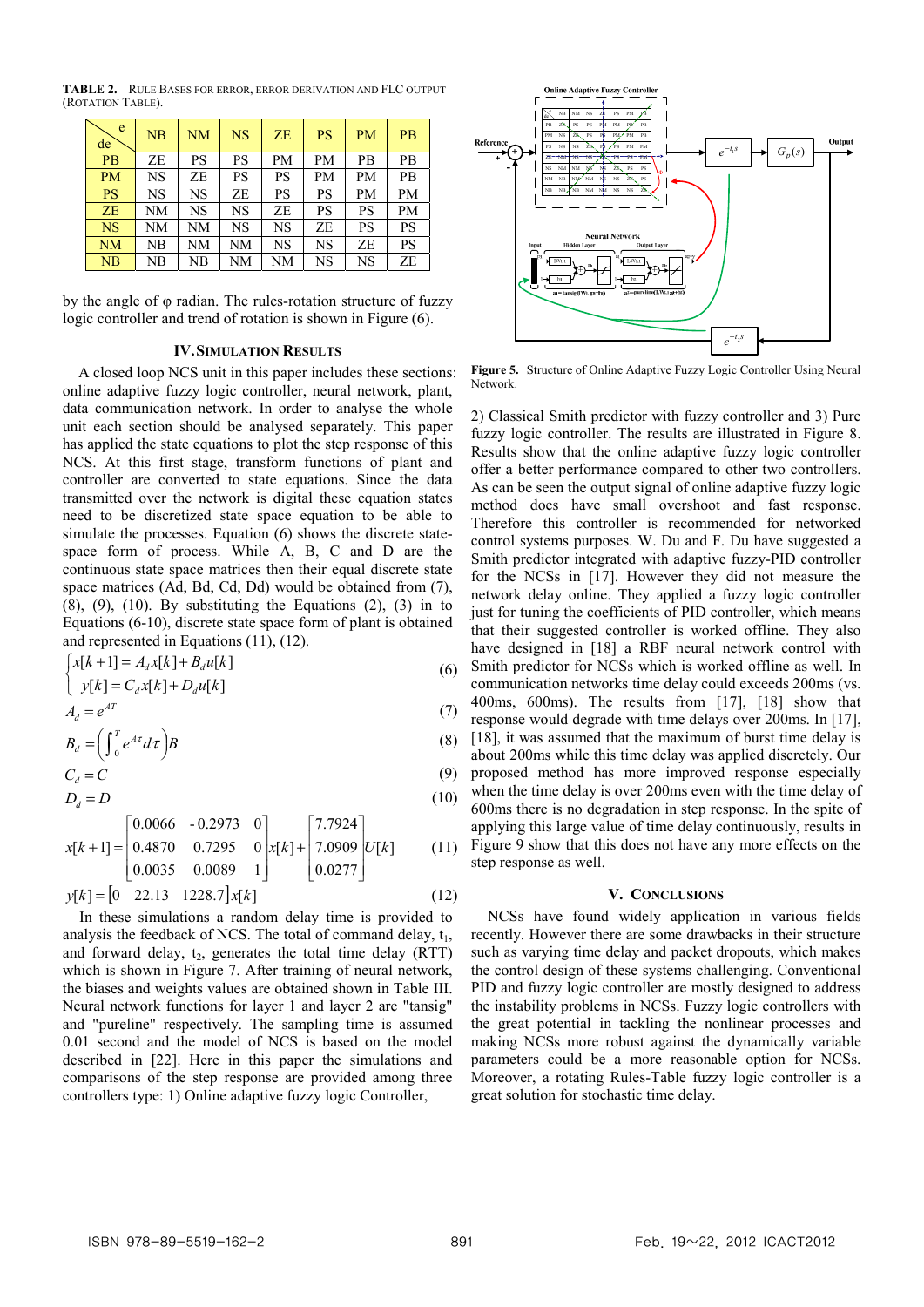|   | ₽B          | <b>PM</b>            | <b>PS</b> | ZE               | <b>NS</b> | <b>NM</b>       | NB                     | e<br>de   |
|---|-------------|----------------------|-----------|------------------|-----------|-----------------|------------------------|-----------|
|   | PB          | $\overrightarrow{P}$ | PM        | PM               | <b>PS</b> | <b>PS</b>       | ZE.                    | PB        |
|   | PB          | PM                   | PM·       | P <sub>S</sub>   | <b>PS</b> | ΖB.             | <b>NS</b>              | PM        |
|   | <b>PM</b>   | <b>PM</b>            | PS        | $P_{\mathbf{p}}$ | ZB.       | <b>NS</b>       | <b>NS</b>              | <b>PS</b> |
|   | $_{\rm PM}$ | TS                   | PS        | 工医               | NS        | NS              | $\mathbf{N}\mathbf{M}$ | ΖE        |
| Φ | PS          | <b>PS</b>            | ŻE.       | N <sub>S</sub>   | <b>NS</b> | <b>NM</b>       | NM                     | <b>NS</b> |
|   | <b>PS</b>   | ZE.                  | <b>NS</b> | NS               | <b>NM</b> | NM <sup>'</sup> | NB                     | <b>NM</b> |
|   | ŻБ,         | <b>NS</b>            | <b>NS</b> | <b>NM</b>        | NM        | N <sub>B</sub>  | NB                     | NB        |
|   |             |                      |           |                  |           |                 |                        |           |

**Figure 6.** Rotating of Fuzzy Rules-Table .

**TABLE 3.** WEIGHTS ANSD BIASES VALUES FOR NEURAL NETWORK.

|                                                                | net.IW{1} = $\begin{bmatrix} -0.0057 \\ -0.2547 \end{bmatrix}$ net.LW{2} = [-0.3566 -0.8011] |
|----------------------------------------------------------------|----------------------------------------------------------------------------------------------|
| $net.b\{1\} = \begin{bmatrix} 1.1243 \\ 24.6125 \end{bmatrix}$ | $netb{2} = 1.0024$                                                                           |

Thus according to above mentioned characteristic of both fuzzy logic controller and rules-table rotation, this paper have proposed a novel controller for NCSs. This novel design have integrated a rotating rules-table fuzzy logic controller with a neural network to position control a 400 W servo motor as a remote plant via Ethernet. Simulation results and their comparison for three different method of controlling over this plant verified that this novel controller design is more beneficial especially over the big value of delay times as large as 600 ms.

#### **REFERENCES**

- [1] J. P. Hespanha, P. Naghshtabrizi, and Y.Xu, "A survey of recent results in networked control systems," *Proc. IEEE*, vol. 95, no. 1,pp. 138-161, Jan. 2007.
- [2] F. L. Lian, J. R. Moyne, and D. M. Tilbury,"Performance evaluation of control networkes: Ethernet control net and device net," .*IEEE Control Syst. Mag.*, pp. 66-83, Feb. 2001.
- [3] P. Ogren, E. Fiorelli, and N. E. Leonard, "Cooperative control of mobile sensor networks: Adaptive gradient climbing in a distributed environment," *IEEE Trans. Automat. Contr.*, vol. 49, no. 8, pp. 1292– 1302, Aug. 2004.
- [4] C. Meng, T. Wang, W. Chou, S. Luan, Y. Zhang, and Z. Tian, "Remote surgery case: Robot-assisted teleneurosurgery," in *IEEE Int. Conf. Robot. and Auto. (ICRA'04)*, vol. 1, pp. 819–823, Apr. 2004.
- [5] J. P. Hespanha, M. L. McLaughlin, and G. Sukhatme, "Haptic collaboration over the Internet," in *Proc. 5th Phantom Users Group Workshop*, Oct. 2000.
- [6] K. Hikichi, H. Morino, I. Arimoto, K. Sezaki, and Y. Yasuda, "The evaluation of delay jitter for haptics collaboration over the Internet," in *Proc. IEEE Global Telecomm. Conf. (GLOBECOM)*, vol. 2, pp. 1492– 1496, Nov. 2002.
- [7] S. Shirmohammadi and N. H. Woo, "Evaluating decorators for haptic collaboration over the Internet," in *Proc. 3rd IEEE Int. Workshop Haptic, Audio and Visual Env. Applic*. , pp. 105–109, Oct. 2004.
- [8] P. Seiler and R. Sengupta, "Analysis of communication losses in vehicle control problems," in *Proc. 2001 Amer. Contr. Conf.*, Jun. 2001, vol. 2, pp. 1491–1496.
- [9] P. Seiler and P. R Sengupta, "An H1 approach to networked control," *IEEE Trans. Automat. Contr*., vol. 50, no. 3, pp. 356–364, Mar. 2005.
- [10] R. M. Murray, K. J. Astrom, S. P. Boyd, R. W. Brockett, and G.Stein, "Control in an information rich world, " *IEEE Contr. Syst. Mag*., vol. 23, no. 2, pp. 20-33, Apr. 2003.
- [11] M. G. Rivera and A. Barreiro, "Analysis of networked control systems with drops and variable delays," *Automatica*, vol. 43, no. 12, pp. 2054- 2059, Dec. 2007.
- [12] Y. Ishido, K. Takaba, and D. E. Quevedo, "Stability analysis of networked control systems subject to packet-dropouts and finite-level quantization," *Systems & Control Letters*, vol. 60, no. 5, pp. 325-332, May. 2011.
- [13] C. W. Cheng, C. L. Lai, B. C. Wang, and P. L. Hsu, "The time-delay effect of multiple-networks systems in NCS," *(SICE07) Annual Conference*, pp. 929-934, Sep. 2007.
- [14] C. L. Lai, and P.L. Hsu, "Design the remote control system with the time-delay estimator and the adaptive smith predictor," *IEEE Trans. Ind. Inform.* , vol. 6, no. 1, pp. 73-80, Feb. 2010.
- [15] I. Pan, S. Das, and A. Gupta, "Tuning of an optimal fuzzy PID controller with stochastic algorithms for networked control systems with random time delay," *ISA Transactions*, vol. 50, no. 1 , pp. 28-36, Jan. 2011.
- [16] Z. Dezong, L. Chunwen, and R. Jun, "Fuzzy speed control and stability analysis of a networked induction motor system with time delays and packet dropouts," *Nonlinear Analysis: Real World Applications*, vol. 12, no. 1, pp. 273-287, Feb. 2011.
- [17] W. Du and F. Du, "Novel smith predictor and fuzzy control for networked control systems," *Asia-Pacific Conference on Information Processing (APCIP)*, pp. 75-78, July 2009.
- [18] F. Du and W. Du, "RBF neural network control and novel smith predictor for networked control systems," *Asia-Pacific Conference on Information Processing (APCIP)*, pp. 67-70, July 2009.
- *[19]* C. L. Lai and P. L .Hsu, "Design of the adaptive smith predictor for time-varying network control system," *IEEE International Conference on Systems Man and Cybernetics (SMC)*, pp. 66-73, Oct. 2010.
- [20] C. L. Lai, P. L. Hsu, and B. C. Wang, "Design of the adaptive smith predictor for time-varying network control system," *SICE Annual Conference*, pp. 2933-2938, Aug. 2008.
- [21] N. Vatanski, J. P. Georges, C. Aubrun, E. Rondeau, and S. L. J. Jounela, "Realization of networked control systems on Ethernet with varied time delay," *Control Engineering Practice*, vol. 17, no. 2, pp. 231-244, Feb. 2009.
- [22] M. Y. Chow and Y. Tipsuwan, "Network-based control systems: A tutorial," in *Proc. 27th Annu. Confl IEEE Indl Electrol Socl*, pp. 1593- 1602, 2001.



**Figure 7.** Varying time delay applied in this paper simulations.